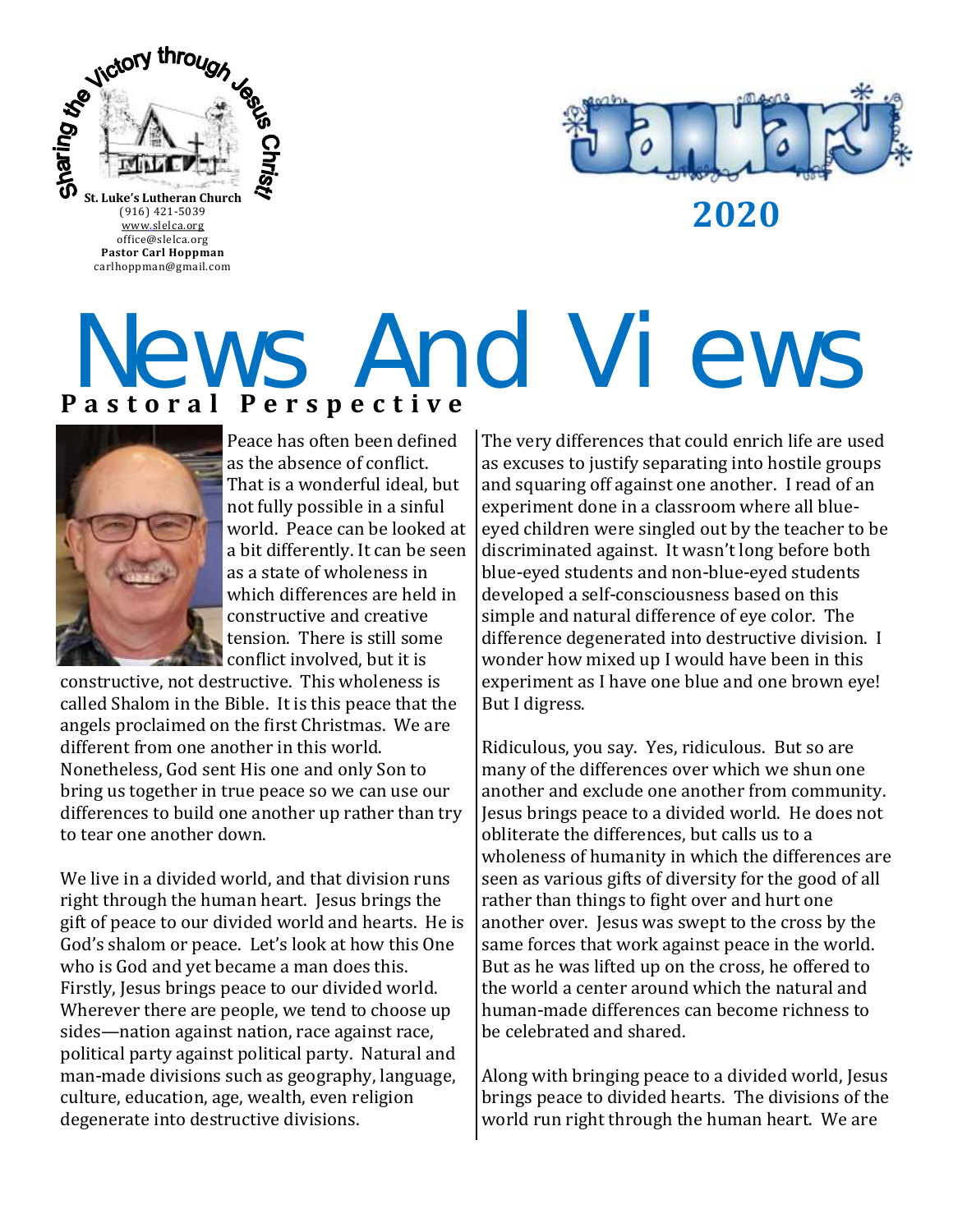our own worst enemies in this regard. We are often at war within ourselves. We need peace within. Insecurities, anxieties, uncertainties, and so much more seem to plague us and tear us apart inside. It is because of this inner conflict that I suppose persons are so quick to choose up sides over differences. The inner conflict is projected outward, and the outward conflict resonates with the inner battle. Choosing up sides over differences is a way of trying to deal with the inner conflict, a way of trying to feel whole by tearing others apart. So much persecution and oppression happens because folks are not able to deal constructively with their inner conflicts and so try to find someone or some group to put down so they can feel better about themselves. The inner conflict is ignored or denied.

Jesus helps us deal with the inner conflict. The message of his birth, life, death and resurrection is that we are made whole in him and given peace. We do not have to engage in the awful charade of self-justification, of dealing with the inner divisions by projecting them outward. Jesus helps bring the inner civil war to an end. He gives us a center around which to integrate our lives. He who is himself peace, brings peace to us.

Do you need this gift of peace today? Do you struggle within yourself and with others? Hear Jesus say to you now: "Peace I leave with you; my peace I give to you. Not as the world gives do I give to you." (John 14:27) "And the peace of God, which surpasses all understanding, will guard your hearts and your minds in Christ Jesus." (Philippians 4:7).

Spreading, Serving and Sharing with You, Pastor Carl



## **Epiphany Breakfast and Service Monday January 6th at 9:30am**

The Evangelism Board hosts the Breakfast and provides Breakfast Casseroles, Coffee and Juice. Those coming will be encouraged to bring nut breads, coffee cakes or fruit to share as well as nativity scenes to decorate the tables. A sign up sheet is available on the Opportunity Table, so we can be sure to have enough seating and food for everyone.



## DINER'S CLUB

The Evangelism Board is pleased and excited to bring back the possibility of reinventing the Diner's Club as it was in the beginning, years ago, by Pastor Carl and Triss Hoppman as well as former members, The Tollefson's. As a side note, if you have a St. Luke's Cook Book, Pat Tollefson was the editor.

So, as it was at that time, please look for the sign-up sheet in the Narthex and sign up if you would like to be a part of this wonderful way of spending special time with members of our Congregation by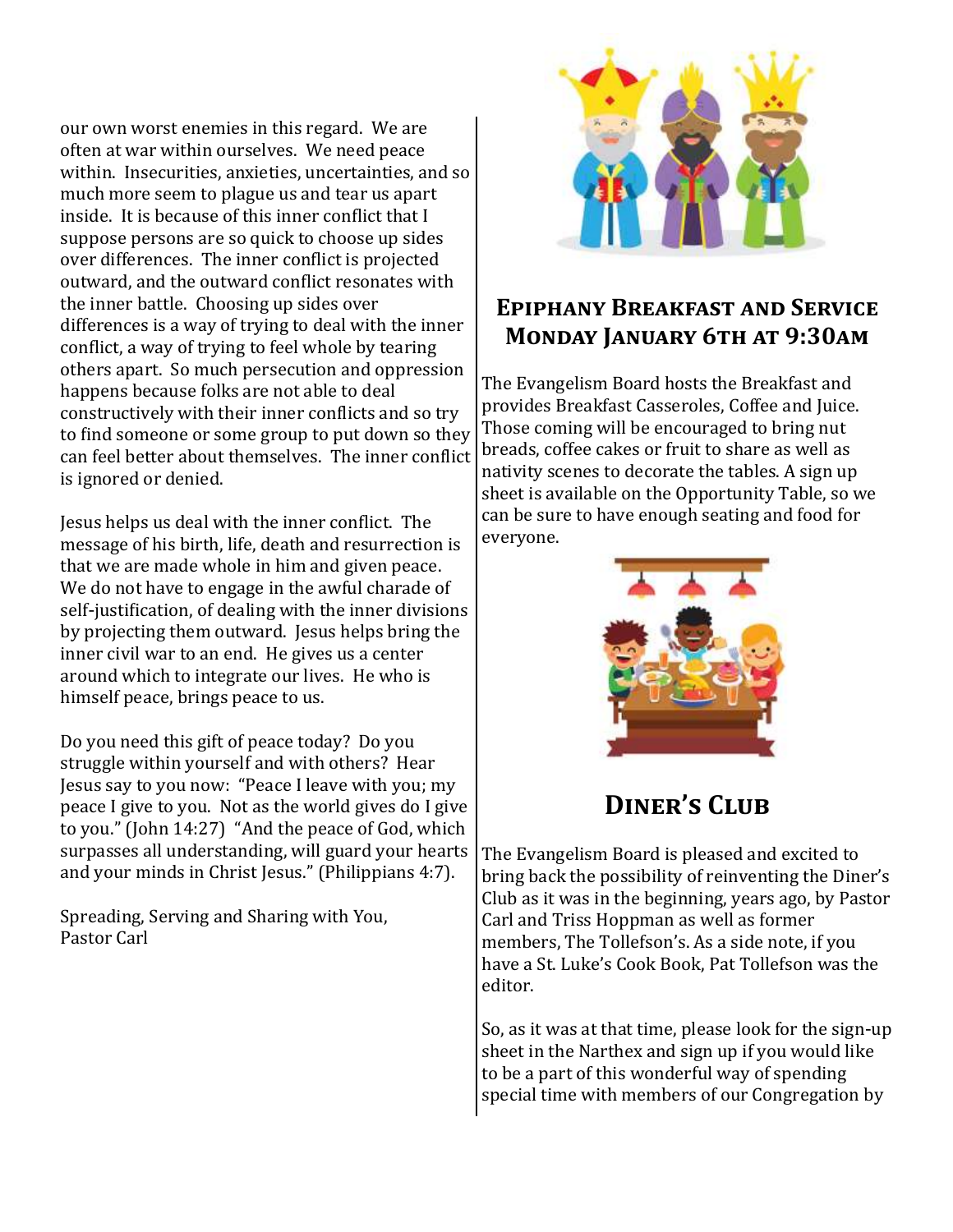sharing a meal or other activity in some way. The sign-up sheet will include names, phone numbers and E-Mail addresses as well as anyone needing a ride.

The sign-up sheet will be available through Sunday, January 26, 2020, for anyone that would like to participate. Groups will then be established and notices sent out as to whom, is in each group, and the name of the person or persons who would make the plans for the first time. The same group will remain for 3 months with others making the plans. Others will be invited to join them, especially those new to our Congregation, and hopefully will be able to meet each month starting in February or whenever is convenient.

Please keep in mind – you may indicate that you would like to be on a call only list, rather than committed to a certain time. As noted in the past, after worship is a popular time as well as 1:00 pm lunches during the week to accommodate members of the Congregation but after a group is established it will be known what is best – any expense will be paid by the member of the group.

If you have any questions or concerns please call Carol Carney -916-335-0847



## **CRAB FEED MARCH 7, 2020 TICKETS ARE AVAILABLE NOW!**

Contact Holly Hoppman or call our church office for tickets! Ticket prices are staying the same at \$45 for adults and \$15 for youth. This year's theme is SUPER HEROES!! So, grab your capes and fly on by! If you are interested in helping with the Crab Feed

this year, please let Holly know! We'd love to have you join us for our next planning meeting, Sunday, January 12th.

## WOMEN IN ACTION



The Annual Christmas Luncheon was attended by about 40 people on Saturday, December 13th. We all enjoyed a delicious meal of ham, macaroni and cheese, scalloped potatoes, green bean casserole, green salad, cranberry salad, Waldorf salad, bread, cupcakes (made by Rochelle and her kids) and cookies. A short meeting occurred with the election of the following board member: Marlene Kiser, President, Judy Saxby, Vice-President, Triss Hoppman, Treasure, and Gabby Cox, Secretary. Judy Saxby provided the devotional and some interesting Christmas facts. Karen Linfor lead the group in singing a few Christmas carols followed by the very popular gift exchange event. A few presents may their rounds to a few people!! All in all, we all have a very fun time. Thank you to all who attended and made the afternoon fun.

Our mission support for the month was the collection for the Christmas Families. Many thanks to everyone in the church who help support this important mission.

Please mark you calendars for the next and first meeting of the 2020 year on February 8, 2020. Lunch will be a Potluck and the Mission Support will be for Union Gospel Mission. Needed is adult scarves, hats, gloves, socks & underwear. New/ gently used towels and blankets.

Yours in Christ, Marlene Kiser WELCA President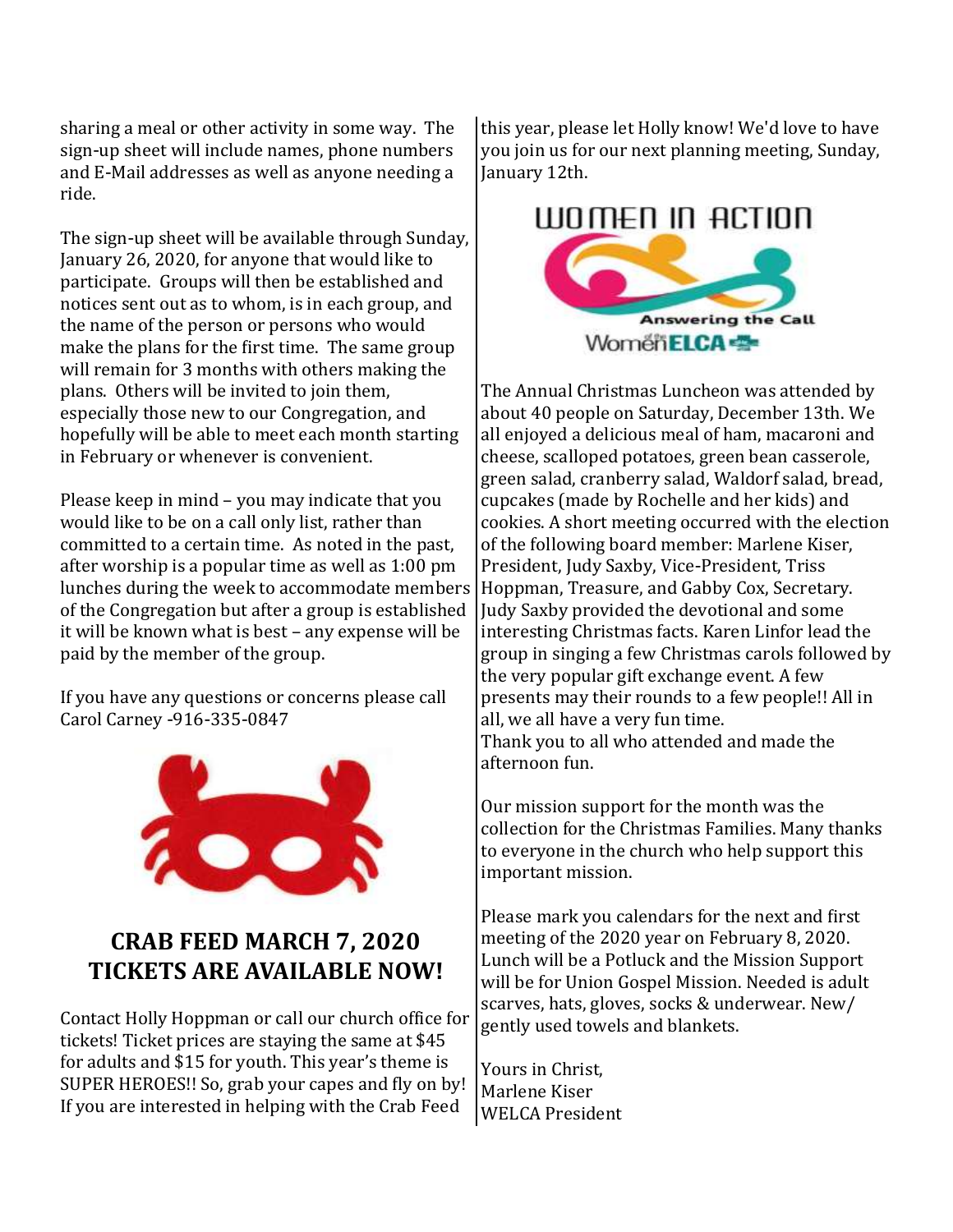## **Let us welcome our 2020 Council Members & Board Chairs!**

Many thanks to all of you for serving our congregation in such crucial ways.

## **NEW**

| <b>Karen Linfor</b>                  | <b>Council Secretary</b>   |
|--------------------------------------|----------------------------|
| Cathy Davis &<br><b>Linda Duffek</b> | <b>Community Concerns</b>  |
| <b>Shirley Prouty</b>                | <b>Worship &amp; Music</b> |
| Laura Tice                           | <b>Education</b>           |
| <b>Pauline Arndt</b>                 | Evangelism                 |
| Paul Maki                            | <b>Finance Board</b>       |
| <b>Clarence Korhonen</b>             | <b>Property Board</b>      |

### **Continuing Service**

| <b>Carolyn Andrews</b> President   |                         |
|------------------------------------|-------------------------|
| <b>Christina</b>                   | <b>Vice President</b>   |
| <b>Hisamoto</b><br><b>Bob Behr</b> | <b>Treasurer</b>        |
| <b>Marlene Kiser</b>               | <b>W-ELCA President</b> |
| Samantha                           | <b>Youth Board</b>      |

**Basquez**

Thanks to all those who serve as members of the various boards.



SLY raised \$615.42 thanks to your generous donations from Pumpkin bread and calendar sales. Thank you for all the support!

SLY had a Christmas party on December 8th where we visited, exchanged gifts, and brainstormed future fundraising events. That being said, Youth is hoping to host a Spring Fling of sorts in late March, so please be on the lookout for more info as it becomes available, and Save the Date for March 28th!

As some of you may have heard, this is Ms. Samantha and Ms. Laura's last year as Youth Leaders. Amber Mansfield will be taking our post in January 2021. We are looking forward to working with Amber this coming year and helping her move into this position next Winter. Please help us to support Amber in this transition by offering her encouragement and prayers.

Thank you again to all who continue to support our group through donation and prayer! We appreciate all of you. Happy New Year! We cannot wait for another year of fun events and fellowship!

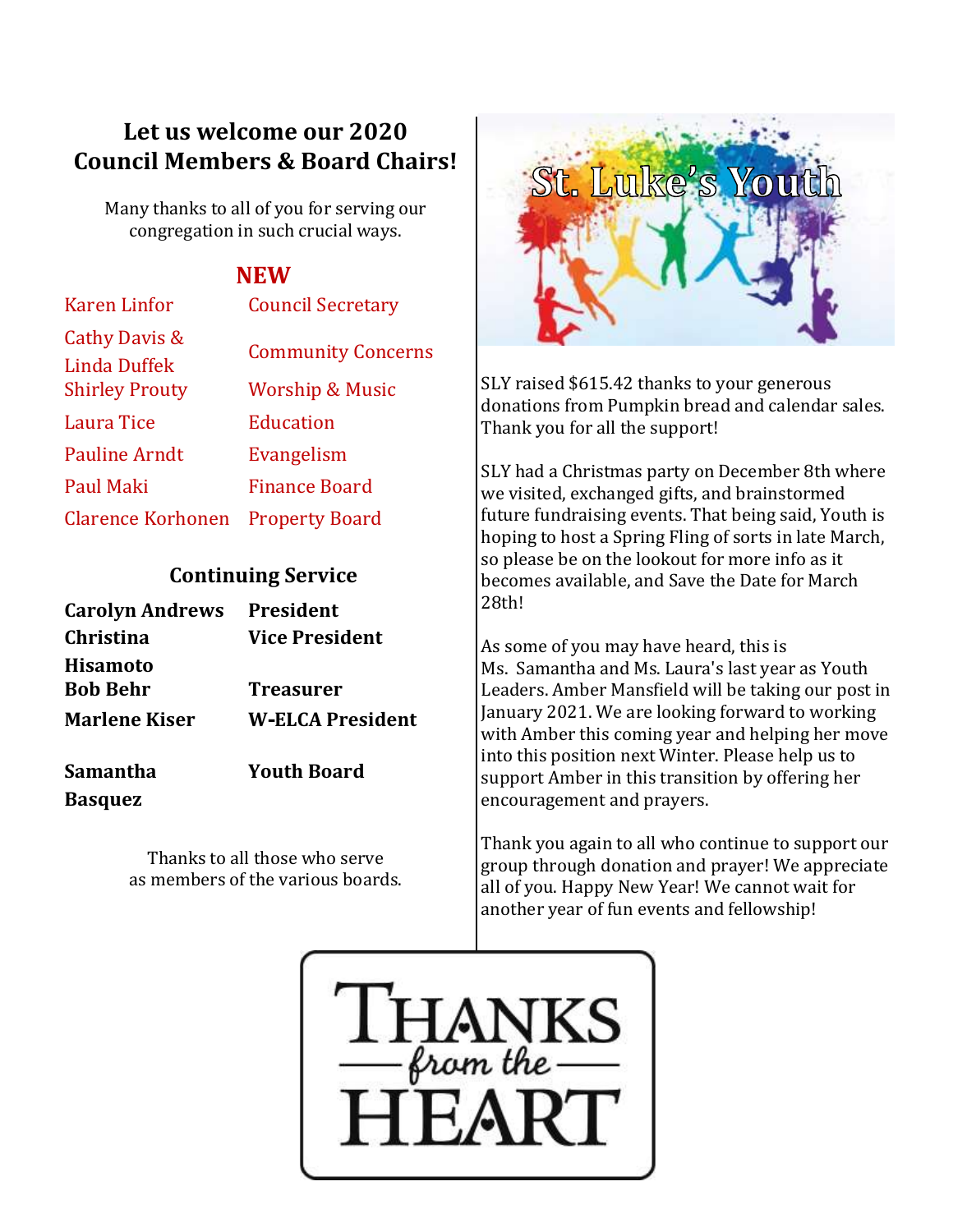

# Youth Pumpkin Bread Baking

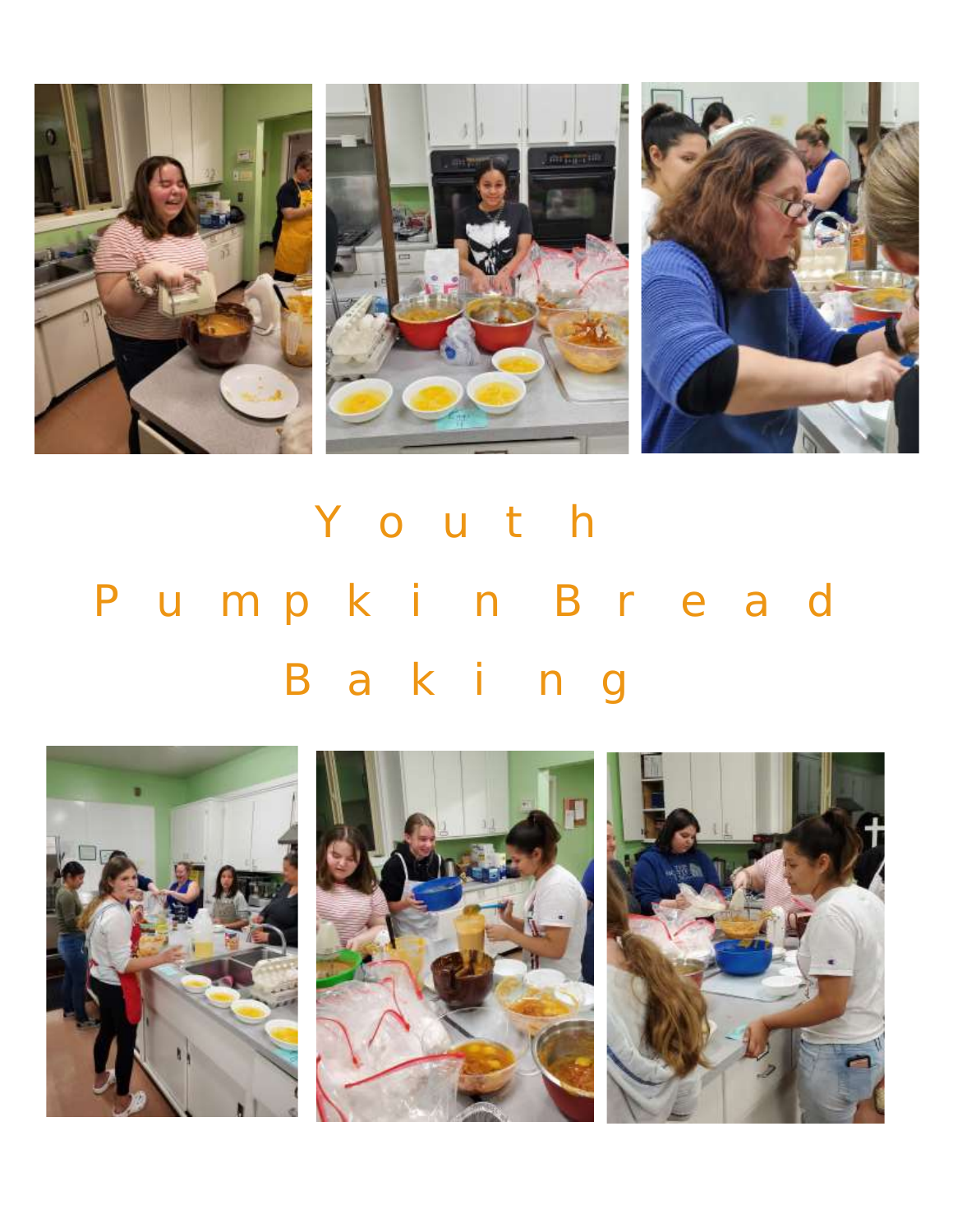

Community Concerns has just concluded our Christmas families! We had 5 families this year, and on December 22nd we wrapped all of the gifts and on the 23rd, the families came and picked them up. If it were not for you, St. Luke's congregation, these families would do without. God Bless us all! Merry Christmas!



Faith Thomas, chair





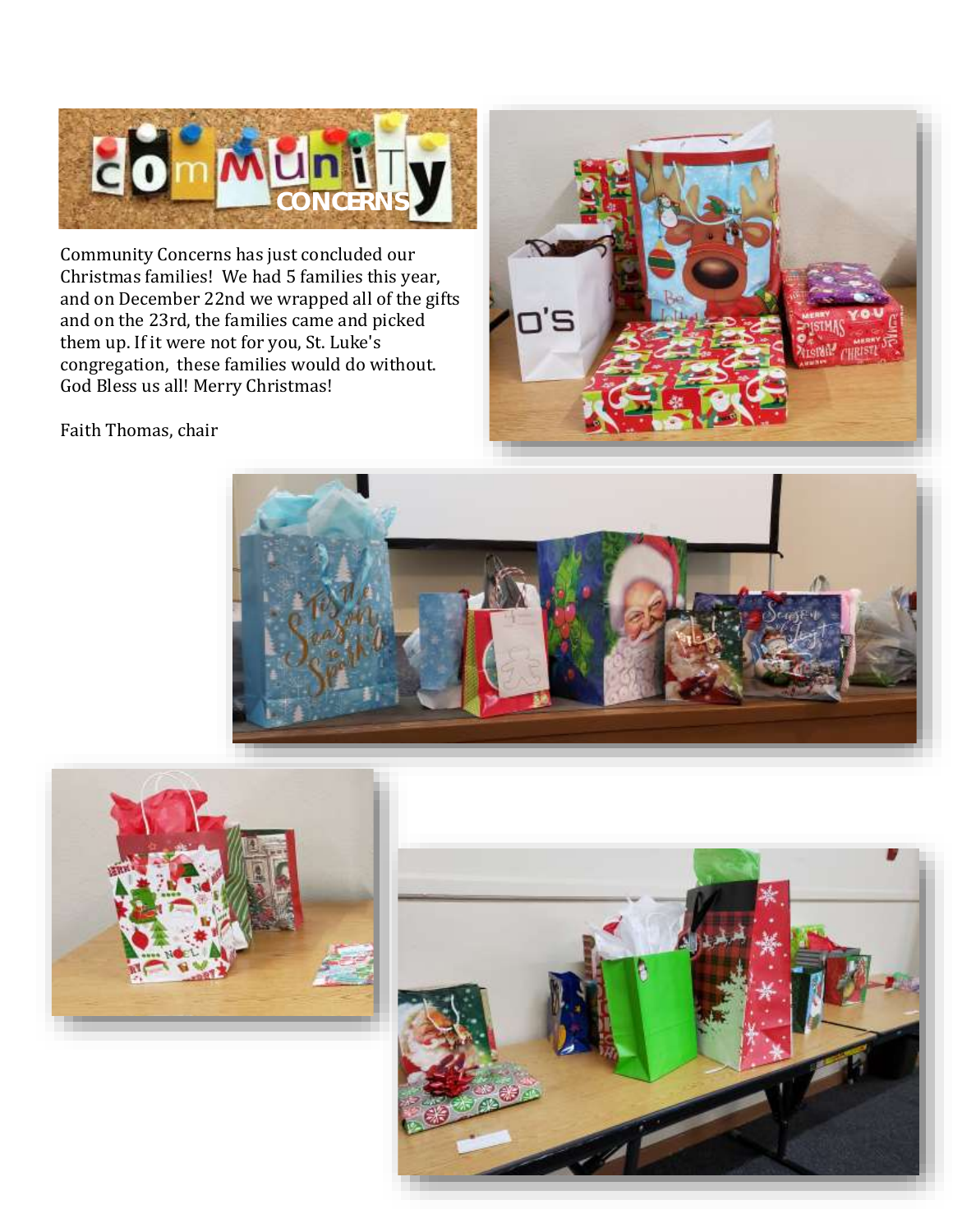## CALLING ALL SUPER HEROES!

Help us defeat Lord Dungeness and his six legged crustaceans ...

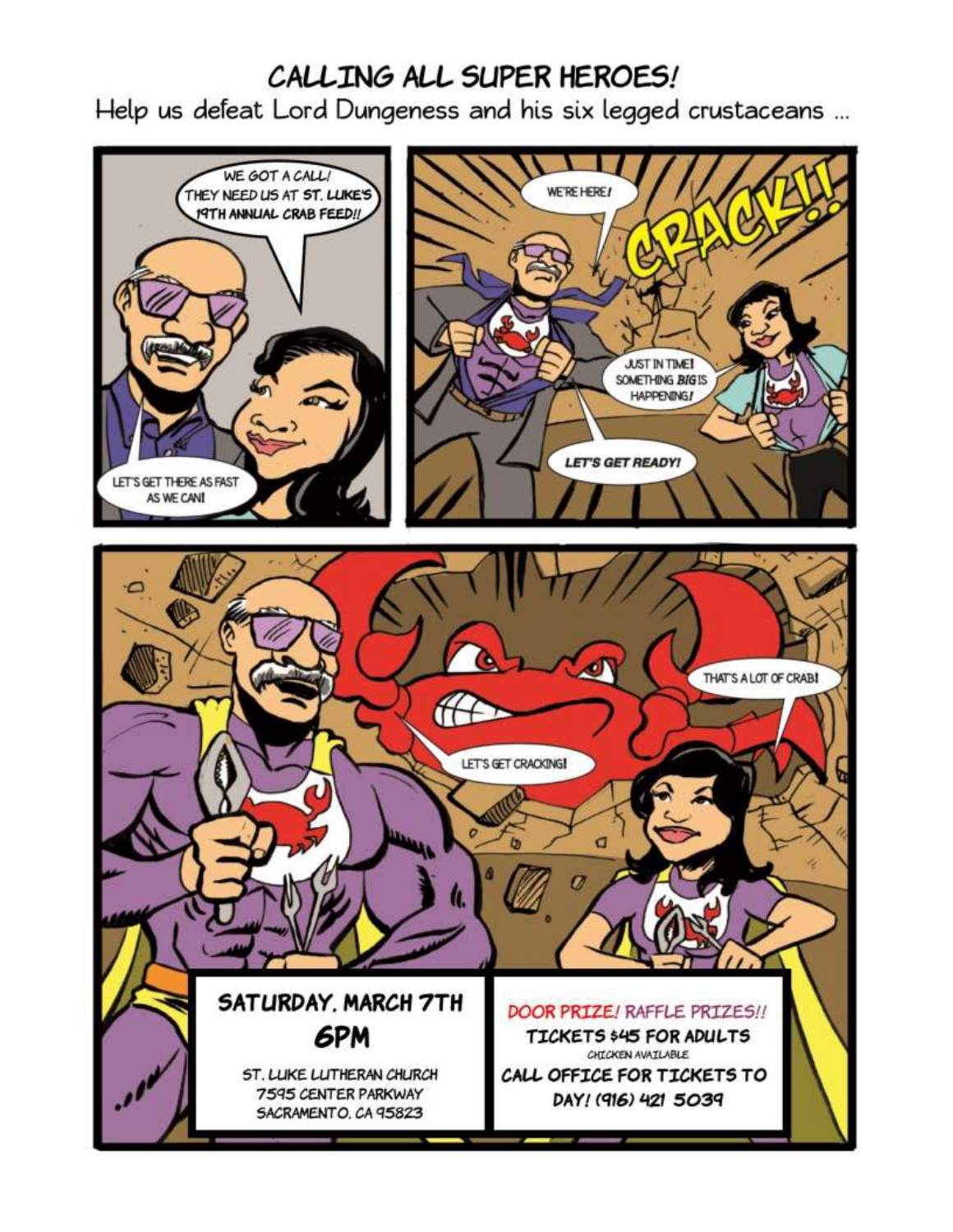

# January Birthdays

Kathryn Felgenhauer January 02 Darnell Osako January 02 Esther Battyany January 03 Craig Eckels January 03 Jacob Kiser January 03 Nick Moser January 05 Pat Hamilton January 06 Merle Zbrog January 07 Lauren Orcutt January 08 Sandra Mansfield January 09 Karen Linfor January 10 Deanna Dockter Jr. January 13 Walter Arndt January 16 Kayla King **January 16** Dennis Fischer January 19 Stella Loveless January 24 George Dorr January 26 Jarrod Rowland January 27 Amy Franklin January 29 Bernie Johansen January 30 Kirsten Ireton January 31

## **Community Events at St. Luke's**

*Key: SH=Schultz Hall MP=Multipurpose*

| January 11          | Memorial for John Johnsen           |
|---------------------|-------------------------------------|
| January 18          | Kiwanis (SH)                        |
| January 25          | <b>Memorial for Stella Loveless</b> |
| Sundays             | 4 pm Sacramento Youth Band (SH)     |
|                     | 7 pm Narcotics Anonymous (MP)       |
| Mondays             | 7 pm New Path AA (RM 4)             |
| 2nd &4th<br>Mondays | 7 pm Girl Scouts (MP)               |
|                     | Wednesdays 6 pm Girls Scouts (MP)   |
|                     | 7 pm New Path AA (RM 4)             |
| Fridays             | 7 pm New Path AA (RM 4)             |
| 3rd Fridays         | 7 pm Girl Scouts (MP)               |
| Saturdays           | 12 pm Narcotics Anonymous (MP)      |



- Jan 5 *Needed*
- Jan 12 *Needed*
- Jan 19 *Needed*
- Jan 26 **Karen Linfor** In memory of Tracy Light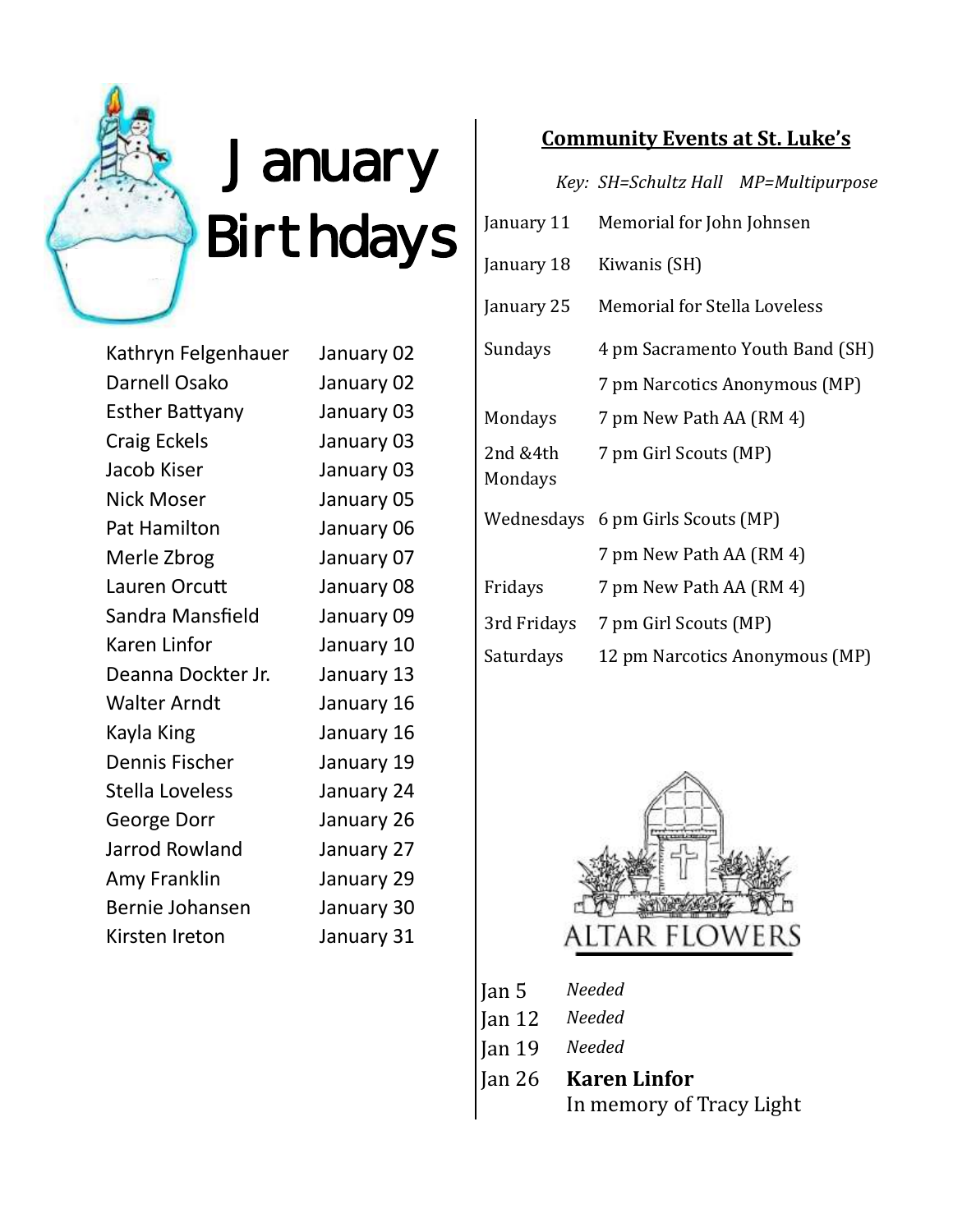## **Deaths in our Congregation**

John Johnsen died and passed into Jesus' loving arms the morning of December 12th. Please give thanks for his caring life among us and the new life he has with Jesus for eternity. Please pray for Thelma and the family that they are held in the Lord's tender loving care as they grieve.

A memorial service for John Johnsen will be held at St. Luke's on Saturday, January 11 at 11 a.m. Lunch will be served in Schultz Hall following the service.

Please continue to pray for Thelma and Tammy and the whole family as they go through the holidays, that the Lord holds them in His tender love.



Stella Loveless died and was made whole in the heavenly kingdom by her Lord Thursday, December 19th. Please give thanks for her life among us and the new life she is rejoicing in now for eternity with Jesus. Services will be held at St. Luke's on Saturday, January 25 at 1 p.m. A meal, catered by the family, will be served in Schultz Hall following the service.



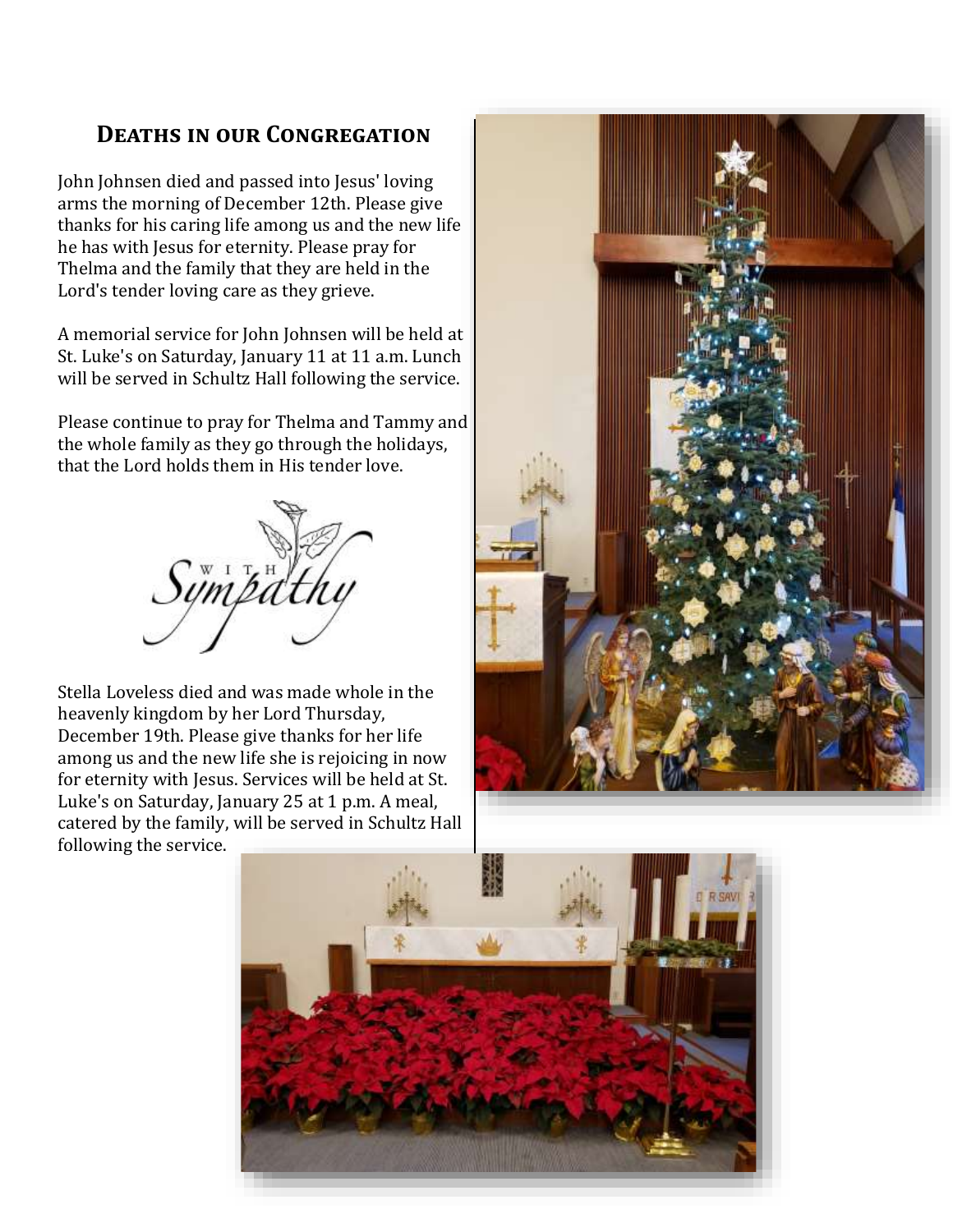## **Financial Secretary Report**

Г

**November 2019**

#### **Comments:**

- a. After a poor October, the November's offerings were slightly above the monthly Budget and last year's November's offering, which is good.
- b. As the figures show, the Year-to-Date figures are "on" Budget and essentially the same as last year.
- c. To assist the Sunday Counters and the Financial Secretary, please –
- For a special contribution, clearly mark how the contribution is to be used.
- Use numbered envelopes, when feasible.
- If you need numbered envelopes, either see me or drop a note in the offering.
- When using pew envelopes, please write legibly.

d. If you have any questions or suggestions, please do not hesitate to contact me.

Jack Fenske St. Luke's Financial Secretary 916-714-3626 [LRFenske@comcast.net](mailto:LRFenske@comcast.net)

| <b>General Fund (Only) Contributions</b> |                   |                     |      |  |
|------------------------------------------|-------------------|---------------------|------|--|
| <b>Data</b>                              | <b>This Month</b> | <b>Year to Date</b> |      |  |
| <b>Total</b><br><b>Contributions</b>     | \$15,897          | \$193,072           |      |  |
| <b>Compared to</b>                       | \$742             | \$677               |      |  |
| <b>Budget</b>                            | 4.9%              | 0.4%                |      |  |
| <b>Compared to</b>                       | \$1,109           | \$5,198             |      |  |
| 2018                                     | 7.5%              | 2.8%                |      |  |
| <b>No. of Contributors</b>               |                   |                     |      |  |
| 2019<br>(Current Year)                   | 75                | 75                  | avg. |  |
| 2018<br>(Last Year)                      | 78                | 84                  | avg. |  |
| <b>Other Special Gifts</b>               |                   |                     |      |  |
| <b>Sunday School</b>                     |                   | \$6                 |      |  |
| Flowers                                  |                   | \$100               |      |  |
| Poinsettias                              |                   | \$220               |      |  |
| Thank Offering (W-ELCA)                  |                   | \$1,016             |      |  |

٦

*Note: Plus values are good; minus values are not.* 

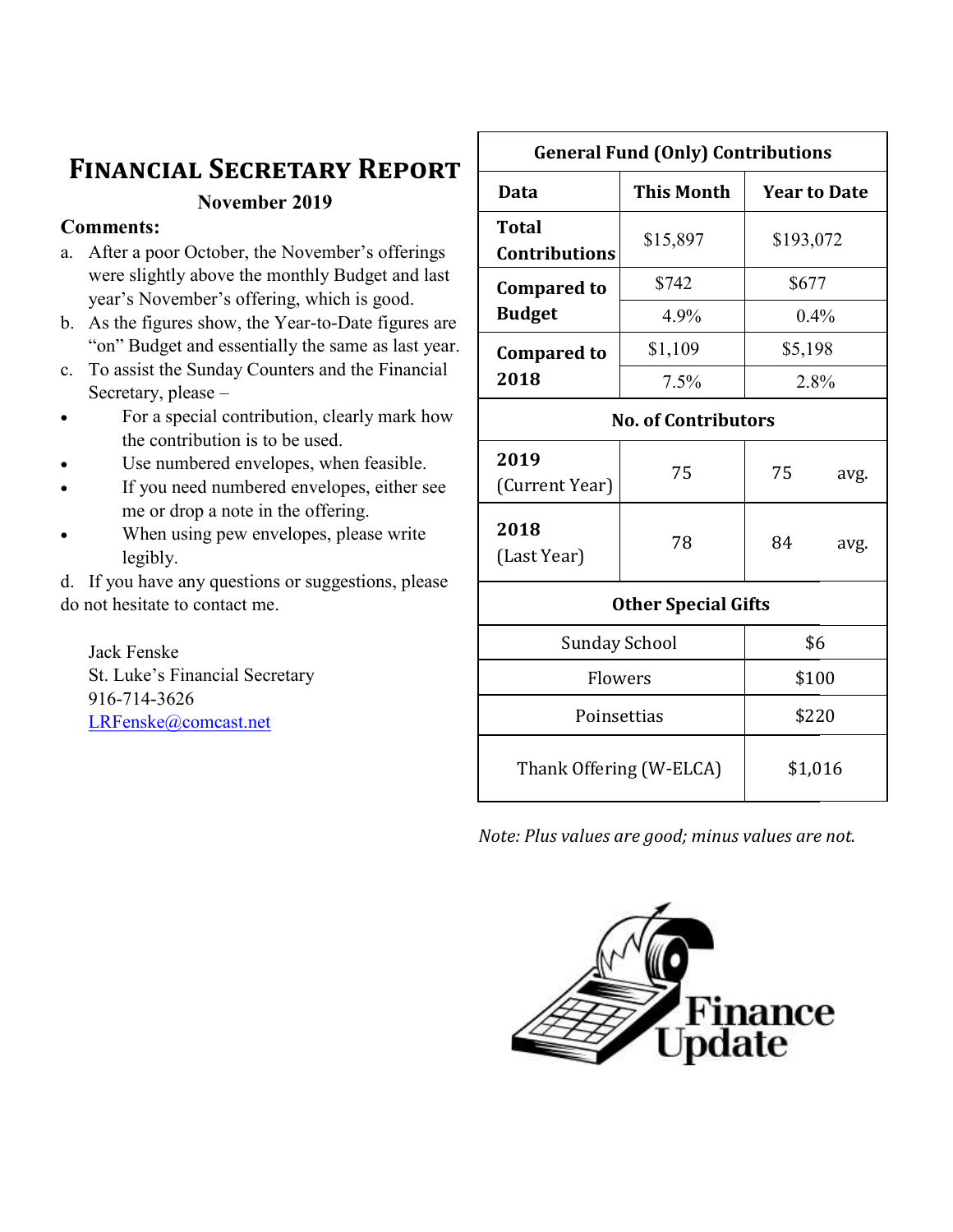## **Worship Assistants**

#### **Altar Care** (8:15 a.m.) Cheryl Franklin (10:30 a.m.) Jan 5 Karen Linfor, Kelly Boyer Jan 12 Ben Briel Jan 19 Jennifer Connell, Rachel Kiser Jan 26 Carol Carney **Communion Servers** Jan 5 Bob Behr, Kelly Boyer, Linda Duffek Jan 19 Betty Englund, Kirsten Ireton, Marlene Kiser **Counters** Jan 5 Debi Lentsch, Connie Reule Jan 12 John Orcutt, Triss Hoppman Jan 19 Betty Englund, Barbara Manlapig Jan 26 Holly Hoppman, Marlene Kiser Debi Lentsch, Connie Reule **Greeters** Jan 5 *Needed* Jan 12 *Needed* Jan 19 *Needed* Jan 26 Ralph & Merle Zbrog **Prayer Leaders** Jan 5 Karen Linfor Jan 12 Cathy Davis Jan 19 Al Moser Jan 26 Judy Saxby **Psalm Leaders** Jan 5 Sierra Etchison Jan 12 Aiyana Tice Jan 19 Lucy Orcutt Jan 26 Lauren Richey Jan  $5$ Jan 19 Pat Hamilton Jan 26 Carole Vance Jan 5 Lauren Richey Jan 5 Pat Webb Jan 12 Gail Weber Jan 19 Al Moser

#### **Head Ushers**

8:15 a.m. Ron Franklin 10:30 a.m. Kelly Boyer

### **Readers** (8:15 a.m.; 10:30 a.m.)

- Jan 5 Sarah Madison; Gail Weber
- Jan 12 Phil Petersen; Ralph Zbrog
- Jan 19 Ron Webb; Bob Behr
- Jan 26 Christiana Wilson; Kelly Boyer

### **Refreshments**

- Jan 5 Ed & Kirsten Ireton
- Jan 12 Marc & Alison Thomas
- Jan 19 Paul Maki & Chona Sison
- Jan 26 Kelly Boyer & Lois Sherrets

## **Visitors' Gifts**

| Jan 5    | Gail Weber       |
|----------|------------------|
| Jan $12$ | Michele Sondrini |
| Jan 19   | Pat Hamilton     |

## **Acolytes**

- 
- Jan 12 Noella Sondrini, Anthony Basquez
- Jan 19 Claire Kerian, Elizabeth Wilson
- Jan 26 Lucy Orcutt, Kimiya Ricciardi

## **Welcome Leaders**

- 
- 
- 
- Jan 26 Chet Madison

## **Sunday School Teachers**

| Jan $5$           | Lauren Orcutt, Christina Hisamoto, Peggy Moser |
|-------------------|------------------------------------------------|
| $\tan 12$         | Laura Tice, Samantha Basquez, Peggy Moser      |
| Jan <sub>19</sub> | Alison Thomas, Lajuan Andrews, Peggy Moser     |
|                   |                                                |

Jan 26 Samantha Basquez, Laura Tice, Peggy Moser